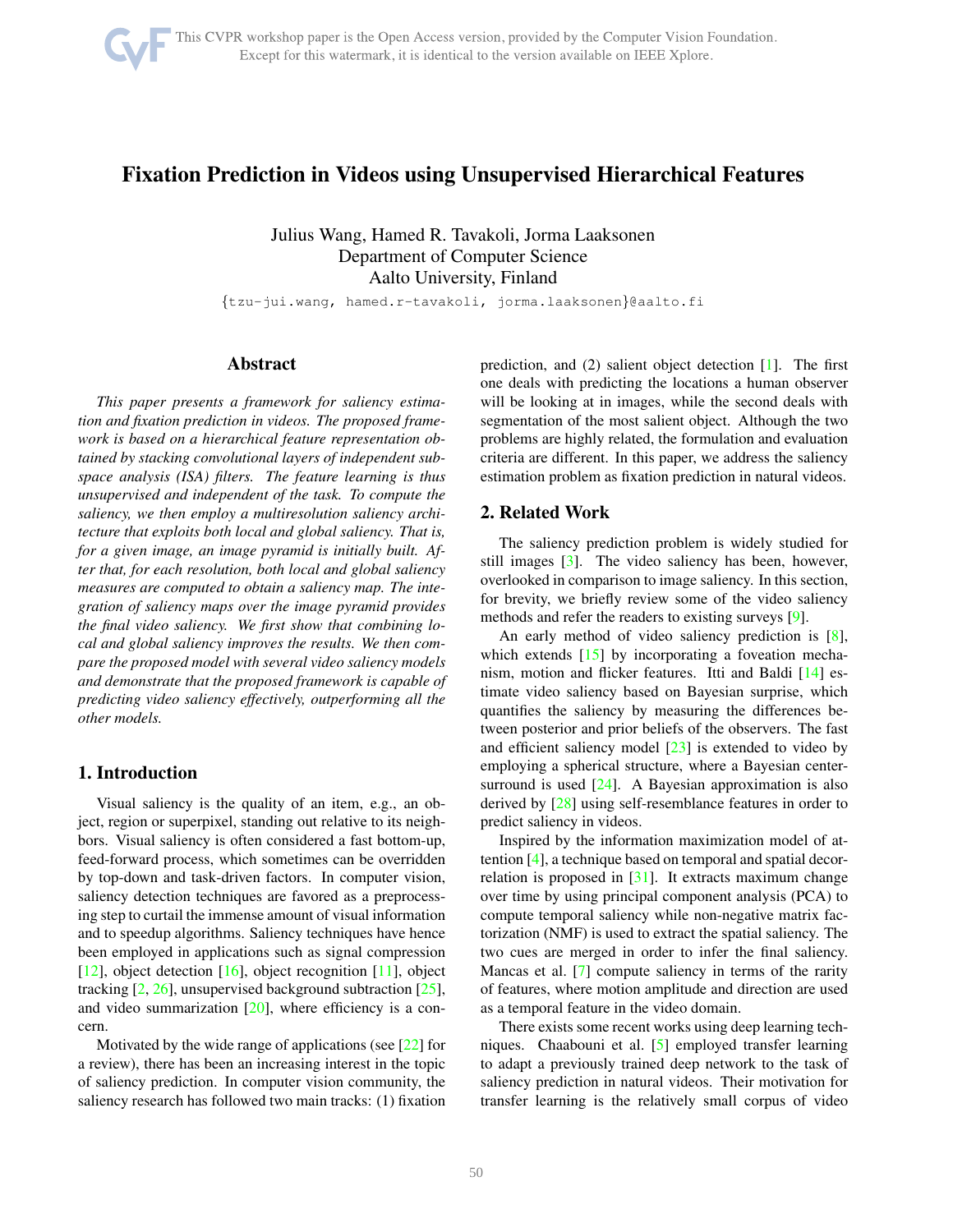<span id="page-1-1"></span><span id="page-1-0"></span>

Figure 1: General overview of the saliency prediction

databases with human fixations for the training of a deep network. Alternatively, to get around the limited amount of training data in end-to-end learning pipelines, we employ an approach based on unsupervised greedy layer-wise learning of features from natural image statistics, which approximates deep learning techniques [\[18\]](#page-6-8). While such a representation may not be optimal, it has been proven appropriate and efficient for action recognition in videos [\[17\]](#page-6-9).

The most relevant prior work to the current framework is our previous unsupervised hierarchical model (UHM) [\[30\]](#page-7-3) for saliency prediction in still images. In essence, we are here extending UHM for video stimuli. To achieve this end, we learn a spatio-temporal feature representation. In learning features from image statistics, contrary to the handcrafted features, temporal properties are explicitly learned from data in an unsupervised process.

To summarize, our contributions are: (1) extending the UHM model for video, (2) reformulating the model to include spatial prior information, and (3) assessing the performance of the proposed model using a standard saliency benchmark [\[27\]](#page-7-4) for video stimuli.

#### 3. Method

Figure [1](#page-1-0) illustrates an overview of the proposed fixation prediction framework. For a series of video frames, we first form a pyramid representation. On each scale, the video frames are processed using the proposed saliency prediction pipeline, based on stacked ISA networks. The saliency pipeline computes both global and local saliency, which are fused to obtain a unique conspicuity map at each scale. The intermediate maps are eventually averaged to derive the final saliency map, which can be further enhanced using a spatial prior (e.g. a center bias).

#### 3.1. Saliency Estimation

We define the saliency, Sal as

$$
\mathbf{Sal} = P(S|F, X) = P(S|F)P(S|X), \tag{1}
$$

where  $S$  is a random variable indicating saliency,  $F$  represents an RGB image, X is the spatial locations,  $P(S|X)$ determines the spatial prior, and

$$
P(S|F) = \frac{1}{m} \sum_{\gamma=1}^{m} \mathcal{S}_l(F, \gamma) \mathcal{S}_g(F, \gamma), \tag{2}
$$

which defines the saliency from the image,  $\gamma$  indicates scale,  $S_l(\cdot, \cdot)$  and  $S_q(\cdot, \cdot)$  are the functions estimating local and global saliency at a given scale, respectively.

Local saliency. To measure local saliency, we employ Shannon's self-information measure in small image patches via a sliding window procedure. That is, a window sweeps the image and  $S_l(F, \gamma)$  is evaluated for each patch and mapped to the central pixel of the patch. This process produces the local saliency for all the pixels in the image. We thus define local saliency of an image patch, p, as:

$$
S_l(F = \mathbf{p}, \gamma) = -\log(P(\mathbf{f}^{\gamma})) = -\sum_{i=1}^{n} \log(P(f_i^{\gamma}))
$$
 (3)  

$$
\mathbf{f}^{\gamma} = \text{ISAnet}(\mathbf{p}, \gamma),
$$

where  $f_i$  is the *i*-th feature of the *n*-dimensional feature vector f, obtained by employing the ISA network, denoted by the function  $ISAnet(\cdot, \cdot)$ . We will discuss the ISA network in full details later. Under the normality assumption,  $f_i^{\gamma} \sim \mathcal{N}(0, 1)$ , the local saliency is obtained by

$$
S_l(F,\gamma) = \alpha + \frac{1}{2} \sum_{i=1}^n (f_i^{\gamma})^2,
$$
 (4)

where  $\alpha$  is a constant. It is worth noting that the local saliency as formulated above corresponds to the amount of self-information in the center of the fovea given a small neighbourhood.

Global saliency. In the proposed method, the global saliency is modeled in terms of the equilibrium distribution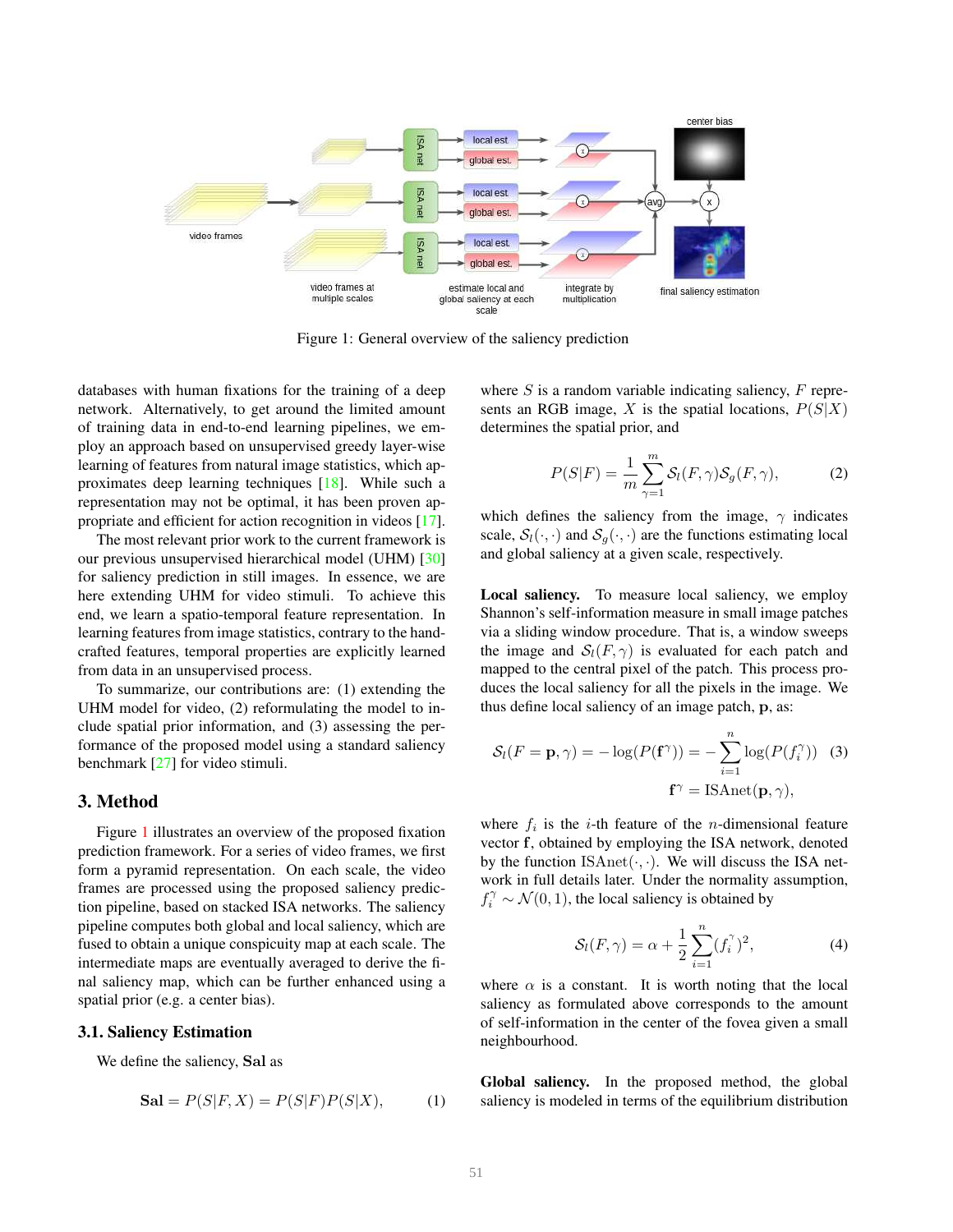<span id="page-2-2"></span>of a random walk on an ergodic Markov chain, a chain in which it is possible to go from every state to every state. Thus, a graph-based representation is adopted where each pixel in the image is a node in the graph and a state in the random walk. That is, given an image consisting of several patches, denoted  $F = \{ \mathbf{p}_i, i = 1, \cdots, q \}$ , the global saliency of the image consists of the saliency of the individual patches as

$$
S_g(F = \{\mathbf{p}_i, i = 1, \cdots, q\}, \gamma) = \{e^{\frac{-1}{k \pi_i}}; i = 1, \cdots, q\}
$$

$$
\boldsymbol{\pi} \mathbf{A} = \boldsymbol{\pi} \tag{5}
$$

$$
\mathbf{A} = \psi(F, \gamma),
$$

where  $\pi_i$  is the *i*-th element of the eigenvector  $\pi$  corresponding to the equilibrium distribution,  $k$  is a smoothing factor set to the maximum dimension of the image, and A is a stochastic transition matrix computed by a transition function  $\psi(\cdot, \cdot)$  as follows:

$$
\psi(F = \{\mathbf{p}_i, i = 1, \cdots, q\}, \gamma) = \begin{cases} \frac{e^{-\mathcal{D}(\mathbf{f}_i^{\gamma}, \mathbf{f}_j^{\gamma})}}{\sum_{z} e^{-\mathcal{D}(\mathbf{f}_i^{\gamma}, \mathbf{f}_z^{\gamma})}}, & i \neq j \\ 0, & i = j \end{cases}
$$
\n(6)

 $f_i^{\gamma} = \text{ISAnet}(\mathbf{p}_i, \gamma),$ 

where  $\mathcal{D}(\cdot, \cdot)$  is a distance function. We are employing  $1-\rho$ as the distance, where  $\rho$  is the Spearman's rank correlation coefficient between two given vectors. Given image patches and their corresponding feature scale  $\gamma$ , the transition function  $\psi(\cdot, \cdot)$  computes the probabality of transition between all the patches as a transition matrix.

Spatial prior. Spatial priors can be used to boost the performance, particularly in a top-down attention model where a task-specific model is considered [\[21\]](#page-6-10), e.g., in the task of detecting cars. While top-down models can exploit a prior based on the locations of specific items, bottom-up models follow a simpler prior based on the fact that many interesting items are located in the center of images. In other words, they exploit center-bias phenomenon [\[29\]](#page-7-5). Thus, we define  $P(S|X)$  as a two-dimensional Gaussian distribution, i.e.,

$$
P(S|X) \sim \mathcal{N}(\boldsymbol{\mu}, \boldsymbol{\Sigma}),\tag{7}
$$

where  $\mu = (h/2, w/2)$ , with h and w denoting the height and width of the image plane, and  $\Sigma = diag(\sigma_1, \sigma_2)$  is a diagonal covariance matrix. We choose  $\sigma_1$ ,  $\sigma_2$  through crossvalidation.

### 3.2. ISAnet: Network of Independent Subspace Analysis

In this section, we explain the feature representation using stacked layers of independent subspace analysis

<span id="page-2-0"></span>

Figure 2: ISAnet architecture.

(ISA) [\[30\]](#page-7-3). Figure [2](#page-2-0) illustrates the inner architecture of an ISA network (ISAnet) unit. Each ISAnet unit receives a video patch and produces a neural response, i.e., a feature representation of the patch. As depicted, the vectorized video patch is passed through two stacked layers of ISA, where the concatenation of layer responses produces the final feature representation. The ISAnet is a fast feed-forward network that is easy to employ in saliency estimation after learning the weights of the network. This network is trained in a greedy layer-wise unsupervised manner. To continue with the explanation of the training procedure, we first review the basic principles of ISA.

Independent Subspace Analysis (ISA). Independent subspace analysis is an unsupervised learning algorithm mimicking a neural network consisting of a hidden and an output layer [\[13\]](#page-5-10). The neural interpretation of ISA is illustrated in Figure [3.](#page-3-0) As depicted, ISA consists of a fully connected layer and a pooling layer and each output of the network is a non-linear function of the inputs and the weights of the layers expressed as

$$
o_i(\mathbf{x}; \mathbf{W}, \mathbf{V}) = \sqrt{\sum_{z=1}^s V_{iz} (\sum_{j=1}^n W_{zj} x_j)^2},
$$
 (8)

where **x** is an *n*-dimensional input vector,  $\mathbf{W} \in \mathbb{R}^{s \times n}$  is the matrix of input weights, and  $\mathbf{V} \in \mathbb{R}^{l \times s}$  indicates the matrix of pooling weights, and  $n, s, l$ , are the input dimensionality, and the number of simple and pooling units, respectively.

In ISA, the pooling weights  $V$  are typically fixed. Thus, the training procedure boils down to estimation of  $W$  via the following minimization for a set of  $q'$  unlabelled and whitened samples,  $\{x_t, t = 1, ..., q'\}$ :

<span id="page-2-1"></span>
$$
\underset{\mathbf{W}}{\text{minimize}} \sum_{t=1}^{q'} \sum_{i=1}^{l} o_i(\mathbf{x}_t; \mathbf{W}, \mathbf{V}),
$$
\n
$$
\text{s.t.} \qquad \mathbf{W}\mathbf{W}^T = \mathbf{I}
$$
\n(9)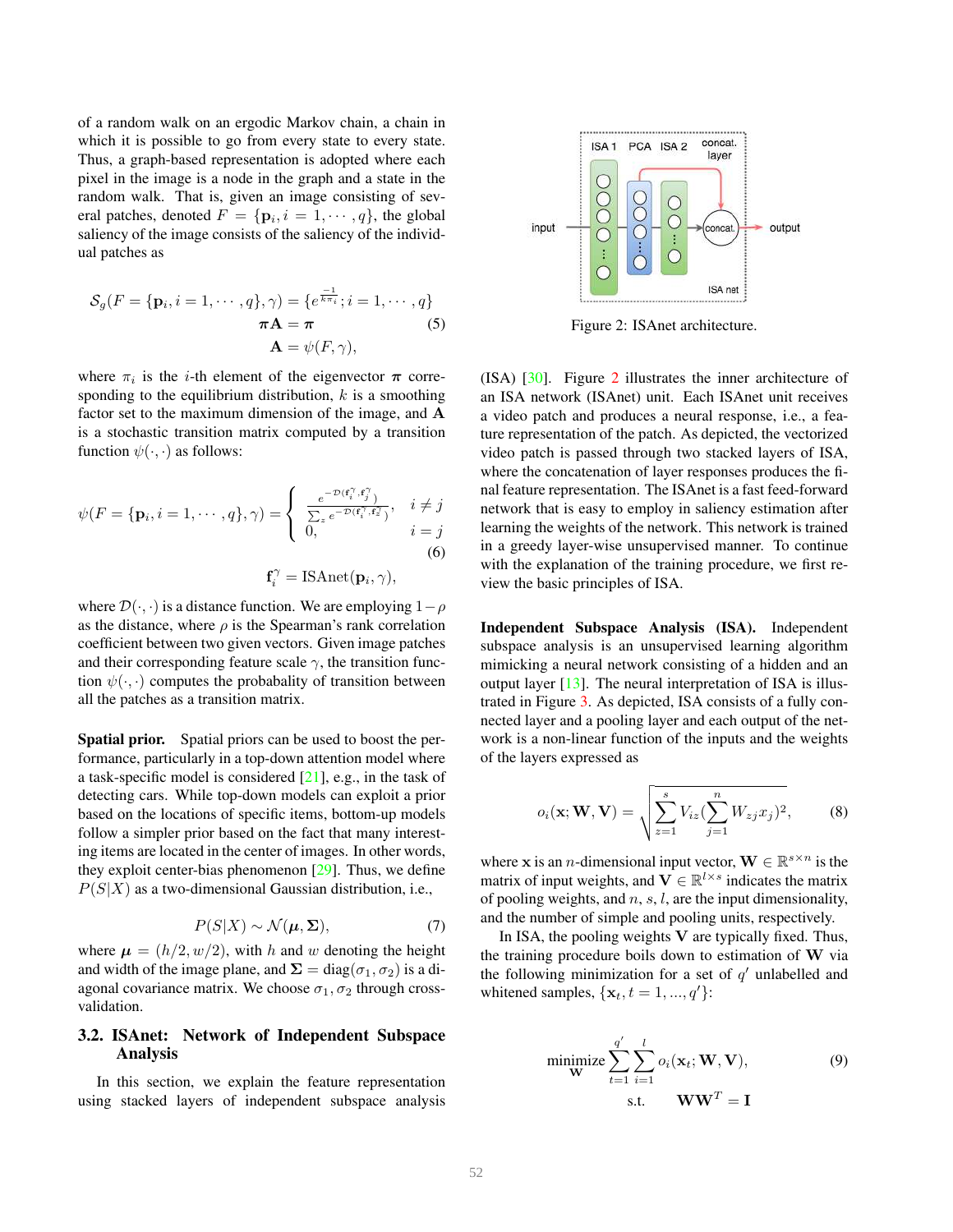<span id="page-3-1"></span><span id="page-3-0"></span>

Figure 3: Independent subspace analysis as a neural architecture with a subspace of size 2, each pooling neuron looks at two simple neurons in the previous layer.

Training the ISAnet. The training of an ISAnet is done layer-wise, where one ISA neural unit is learned in each layer. The procedure is depicted in Figure [4](#page-4-0) and has two phases. That is, batches of video patches of size  $s_1 \times s_1 \times$  $c \times t_1$ , where  $s_1$  is the spatial resolution, c number of image channels, and  $t_1$  the temporal length, are flattened and the weights of the first ISA unit, denoted as  $W_1$ , are estimated using [\(9\)](#page-2-1). To train the second ISA in an efficient way, akin to [\[17\]](#page-6-9), slightly bigger video patches are sampled and the response of the first ISA unit is calculated since the  $W_1$  is known and fixed. The responses of the first ISA layer are flattened to a vector and dimensionally reduced by principal component analysis (PCA) and used as input to the second ISA unit. Thus, the second ISA unit weights in  $W_2$  are obtained using [\(9\)](#page-2-1), where the inputs are based on the responses of the first ISA. The first ISA unit filters extract the low-level features and the second ISA filters are representing richer contextual information such as long-term frame dependencies in the temporal domain [\[17\]](#page-6-9).

Figure [5](#page-4-1) visualizes some exemplar filters learned for each layer. While visualizing the  $W_1$  filters is straightforward, to visualize  $W_2$ , we employed activation maximization method [\[10\]](#page-5-11) which finds the input pattern that can maximally activate each output of a neuron in the second ISA unit.

Feature extraction using ISAnet. The feature extraction is performed using the ISAnet, depicted in Figure [2.](#page-2-0) Having the weights,  $W_1$  and  $W_2$  determined, akin to [\[30\]](#page-7-3), we employ a sliding window approach. For each video patch, the ISAnet response is computed and used to obtain the saliency for the central pixel of the middle frame in the saliency pipeline. It is worth noting that we use the same ISAnet with different video resolutions.

#### 4. Experiments

We evaluated the proposed model using the AS-CMN [\[27\]](#page-7-4) dataset. ASCMN consists of five video categories, including, *abnormal*, *surveillance*, *crowd*, *moving*, and *noise*, where human fixations are provided as the ground-truth. The diversity of video types helps us to obtain a better understanding of the performance of the saliency estimation methods. Furthermore, ASCMN tries to establish a benchmark, which makes comparison to various methods easy. We thus compare the proposed model to Mancas [\[19\]](#page-6-11), Culibrk [\[6\]](#page-5-12), Seo [\[28\]](#page-7-1), SUN [\[32\]](#page-7-6), and vFES [\[24\]](#page-6-7).

The comparison is carried out using the area under the curve (AUC) of receiver operating characteristic (ROC) curve as the performance measure as recommended by [\[27\]](#page-7-4). That is, the values of the estimated saliency map are treated as a classification score where the classification task is to determine if a pixel is a fixation or not. The positive samples are fixation locations and the negative samples are picked randomly from non-fixation points. To compute the metric, we use the toolbox provided in ASCMN, which makes comparison with other methods easy.

#### 4.1. Model Parameters

The training of ISAnet was done by random sampling of approximately one million video patches from training videos, which were randomly picked from YouTube. The resolution of each video was adjusted to  $640 \times 360$ . Afterwards,  $W_1$  and  $W_2$  were learned as described in the previous section.  $V_1$  and  $V_2$  were set to form subspaces of size 4, i.e.,  $l = 4$ . The parameters, including, the temporal width of patches in both layers  $(t_1, t_2)$ , the multi-resolution scales ( $\gamma$ ), and ( $\sigma_1, \sigma_2$ ) for the spatial prior, were chosen through repeated 5-fold cross-validation, where validation and test sets come from the ASCMN database. We ensured each fold of validations contained at least one video of each category and no overlap between videos of the folds. The parameter values are  $t_1 = t_2 \in \{5, 7, 9, 11\}, \sigma_1 =$  $\sigma_2 \in \{0.01, 0.05, 0.1\}$ , and the scale sets for constructing videos at multiple resolutions are  $\gamma \in \{ \{0.5, 0.7, 1\},\}$  $\{0.7, 1, 1.4\}$ . The spatial size of the fovea was fixed at  $24 \times 24$ . Nonetheless, using the fast implementation trick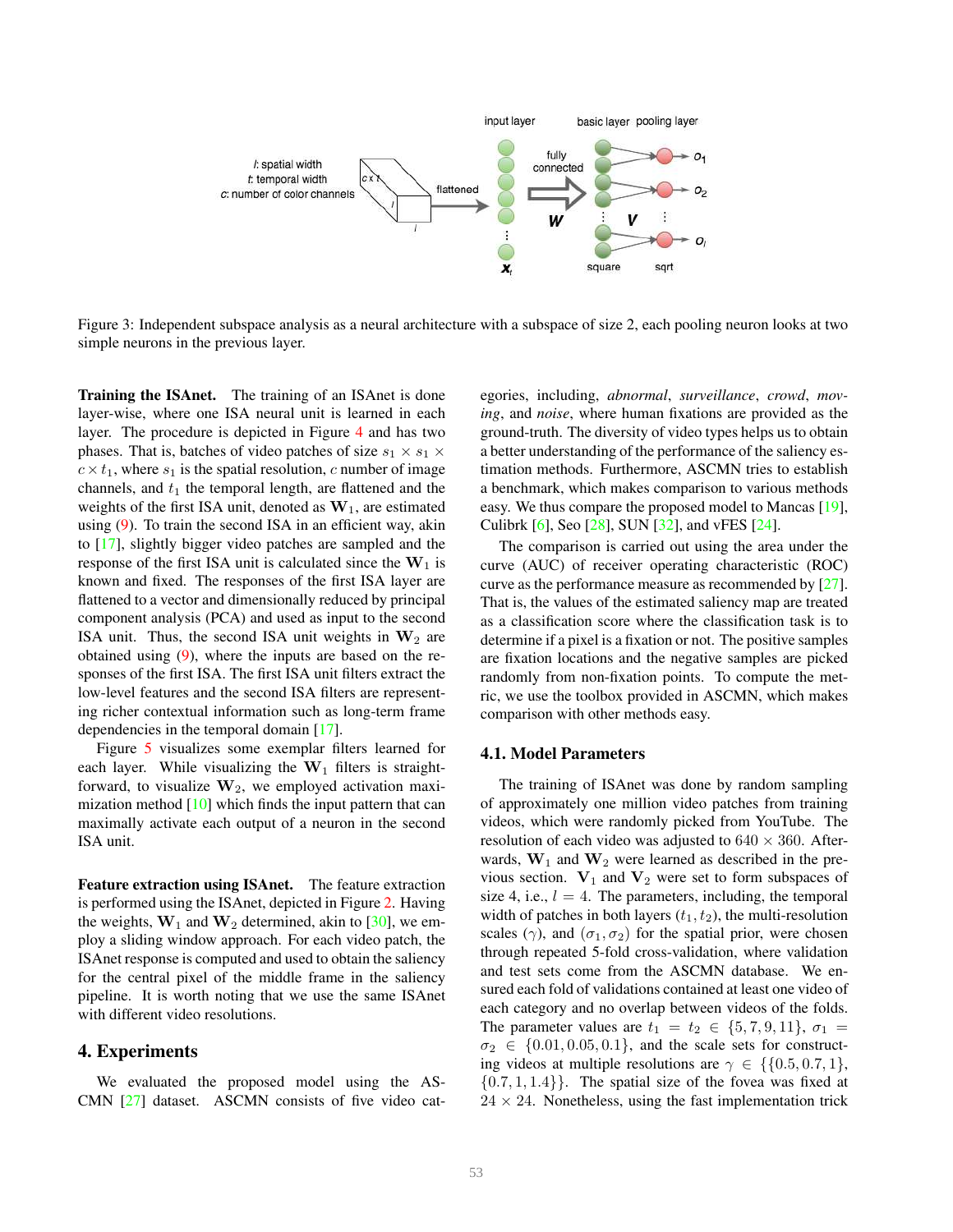<span id="page-4-3"></span><span id="page-4-0"></span>

Figure 4: Training phases of stacked convolutional ISA for videos in ISAnet. Two ISA units are trained, where first ISA unit learns  $W_1$  and the second one learns  $W_2$  meanwhile the  $W_1$  is fixed fixed. (a) Learning of  $W_1$  is similar to any ISA by sampling video patches. (b) learning of  $W_2$  has three steps, (1) some bigger patches are sampled, (2) the responses of  $W_1$  to interior patches are calculated and linearized, (3) the  $W_2$  are learned from the patches of linearized responses.

<span id="page-4-1"></span>

(a) First ISA unit filters  $(\mathbf{W}_1)$  (b) Second ISA unit filters  $(\mathbf{W}_2)$ 

Figure 5: Exemplar filters of the first and second ISA units in an ISAnet. Visualization of  $W_2$  is carried out by the activation maximization method [\[10\]](#page-5-11).

of [\[17\]](#page-6-9), we sampled  $32 \times 32$  patches for the second ISA in the training phase of the ISAnet architecture.

#### 4.2. Performance Analysis and Discussion

The performance of the proposed model is summarized in Table [1.](#page-5-13) We report the individual performance of the local and global pipelines. While on the average the global pipeline outperforms the local one, it falls short in terms of *noise* and *crowd* categories in comparison to the local pipeline. This indicates that for an input stimuli where the elements of interest are relatively numerous and small (e.g. people in *crowd*), the local self-information is a better measure of saliency. Nonetheless, computing the saliency using the product of the global and local saliencies, i.e. the full pipeline, improves the overall performance on all the categories, except *crowd*, achieving average performance of 0.66. It is worth noting that *crowd* category seems the most difficult stimuli for the proposed framework. The global pipeline and local pipeline achieve the average performance of 0.64 and 0.62, respectively.

Spatial prior. Incorporating a spatial prior improves the performance of the proposed model significantly. On average an improvement of 21% is obtained by employing the

<span id="page-4-2"></span>

Figure 6: The effect of center bias prior on the *crowd* videos. In each row, from left to right: estimated saliency with no center prior, estimated saliency with center prior, and human fixations overlaid on the images.

center-bias. The largest improvement is 41% for the *crowd* category. This can be an indicator that salient motions are present in the center of *crowd* videos. Figure [6](#page-4-2) depicts examples of the *crowd* videos and the effect of center bias on the prediction of saliency in them. Further examples from each category are provided in Figure [7.](#page-6-12) As depicted, the output is more similar to the ground-truth once the spatial prior is employed, i.e., the responses are re-weighted.

Comparison. Comparing the proposed model and other saliency methods, we learn that the proposed model outperforms all the other methods. It is worth noting that this is achievable with the help of the spatial prior. Otherwise, the proposed model without such a prior outperforms the other models only in the category of *abnormal* videos. This suggests that the proposed model detects the saliency far from the center more effectively than the saliency in the center, examples of such responses can be seen in Figure [6.](#page-4-2) By reweighing the saliency map to emphasize the central area, this deficiency is, however, addressed. It is worth noting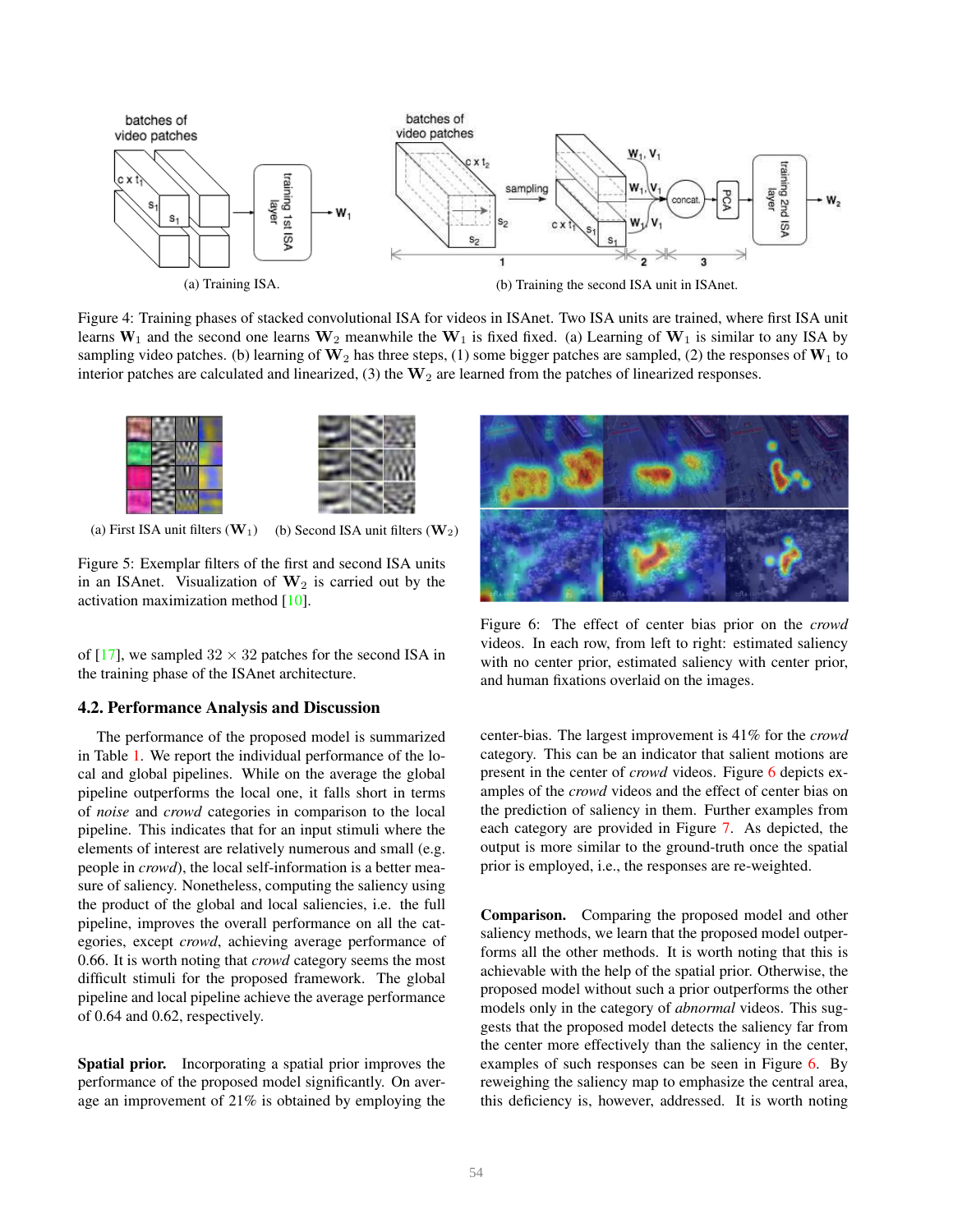<span id="page-5-14"></span><span id="page-5-13"></span>Table 1: Performance of the proposed model, local pipeline, global pipeline, and full pipeline with and without spatial prior in comparison with other models. The scores of other models are extracted from the relevant publications. The AUC score is reported.

| Model                     | abno-<br>rmal | survei-<br>llance | crowd | moving | noise | mean |
|---------------------------|---------------|-------------------|-------|--------|-------|------|
| Proposed (local)          | 0.71          | 0.69              | 0.56  | 0.55   | 0.65  | 0.62 |
| Proposed (global)         | 0.73          | 0.69              | 0.54  | 0.66   | 0.60  | 0.64 |
| Proposed (full, no prior) | 0.76          | 0.71              | 0.55  | 0.68   | 0.64  | 0.66 |
| Proposed (full)           | 0.82          | 0.80              | 0.79  | 0.83   | 0.76  | 0.80 |
| vFES [24]                 | 0.75          | 0.77              | 0.74  | 0.79   | 0.75  | 0.76 |
| Mancas $[19]$             | 0.74          | 0.80              | 0.65  | 0.60   | 0.67  | 0.68 |
| Culibrk $[6]$             | 0.73          | 0.72              | 0.68  | 0.63   | 0.65  | 0.67 |
| <b>SUN [32]</b>           | 0.68          | 0.68              | 0.60  | 0.59   | 0.62  | 0.65 |
| Seo [28]                  | 0.71          | 0.65              | 0.61  | 0.63   | 0.60  | 0.63 |

that the role of spatial prior is multiplicative and re-weights the detected saliency. This necessitates correct detection of salient regions compared to additive spatial prior which boosts both salient and non-salient areas.

### 5. Conclusion

This paper presented a method based on unsupervised hierarchical feature learning for predicting fixations in videos. The features are extracted using a hierarchy of independent subspace analysis networks, consisting of two stacked ISAs, in multiple resolutions. To predict fixations, global and local saliency are computed and combined in each resolution. The final saliency is obtained by averaging the saliency over multiple resolutions. Our evaluations revealed that the proposed model significantly improves over the other methods. Nonetheless, the spatial prior plays an important role in the results. This indicates that: (1) while the proposed model detects the salient areas, it fails to weight them correctly, and (2) there is potentially a strong center bias in the database. The second phenomenon is less investigated in videos and it needs to be studied further. Future studies will investigate deeper models and different techniques for feature learning from natural image and video statistics.

Acknowledgements. The authors would like to acknowledge the support of the Finnish Center of Excellence in Computational Inference Research (COIN) and the computational resources of the Science-IT project, Aalto University.

### References

- <span id="page-5-3"></span>[1] A. Borji, M. Cheng, H. Jiang, and J. Li. Salient object detection: A survey. *CoRR*, abs/1411.5878, 2014. [1](#page-0-0)
- <span id="page-5-2"></span>[2] A. Borji, S. Frintrop, D. Sihite, and L. Itti. Adaptive object tracking by learning background context. In *IEEE Conference on Computer Vision and Pattern Recognition Workshops*, pages 23–30, 2012. [1](#page-0-0)
- <span id="page-5-4"></span>[3] A. Borji and L. Itti. State-of-the-art in visual attention modeling. *IEEE Trans. Pattern Anal. Mach. Intell.*, 99, 2012. [1](#page-0-0)
- <span id="page-5-7"></span>[4] N. D. B. Bruce and J. K. Tsotsos. Saliency based on information maximization. In *Advances in Neural Information Processing Systems*, NIPS'05, pages 155–162, MIT Press, 2006. MIT Press. [1](#page-0-0)
- <span id="page-5-9"></span>[5] S. Chaabouni, J. Benois-Pineau, and C. B. Amar. Transfer learning with deep networks for saliency prediction in natural video. In *IEEE International Conference on Image Processing*, pages 1604–1608, Sept 2016. [1](#page-0-0)
- <span id="page-5-12"></span>[6] D. Culibrk, M. Mirkovic, V. Zlokolica, M. Pokric, V. Crnojevic, and D. Kukolj. Salient motion features for video quality assessment. *IEEE Trans. Image Process.*, 20(4):948–958, 2011. [4,](#page-3-1) [6](#page-5-14)
- <span id="page-5-8"></span>[7] M. Decombas, N. Riche, F. Dufaux, B. Pesquet-Popescu, M. Mancas, B. Gosselin, and T. Dutoit. Spatio-temporal saliency based on rare model. In *IEEE International Conference on Image Processing*, pages 3451–3455, Sept 2013. [1](#page-0-0)
- <span id="page-5-6"></span>[8] N. Dhavale and L. Itti. Saliency-based multifoveated mpeg compression. In *Seventh International Symposium on Signal Processing and Its Applications*, volume 1, pages 229–232, july 2003. [1](#page-0-0)
- <span id="page-5-5"></span>[9] K. Duncan and S. Sarkar. Saliency in images and video: a brief survey. *IET Computer Vision*, 6(9):514–523, November 2012. [1](#page-0-0)
- <span id="page-5-11"></span>[10] D. Erhan, Y. Bengio, A. Courville, and P. Vincent. Visualizing higher-layer features of a deep network. Technical Report 1341, University of Montreal, June 2009. [4,](#page-3-1) [5](#page-4-3)
- <span id="page-5-1"></span>[11] D. Gao and N. Vasconcelos. Discriminant saliency for visual recognition from cluttered scenes. In *International Conference on Neural Information Processing Systems*, NIPS'04, pages 481–488, Cambridge, MA, USA, 2004. MIT Press. [1](#page-0-0)
- <span id="page-5-0"></span>[12] H. Hadizadeh and I. V. Bajic. Saliency-aware video compression. *Trans. Img. Proc.*, 23(1):19–33, Jan. 2014. [1](#page-0-0)
- <span id="page-5-10"></span>[13] A. Hyvärinen, J. Hurri, and P. O. Hoyer. Natural Image *Statistics: A Probabilistic Approach to Early Computational Vision.* Springer Publishing Company, Incorporated, 1st edition, 2009. [3](#page-2-2)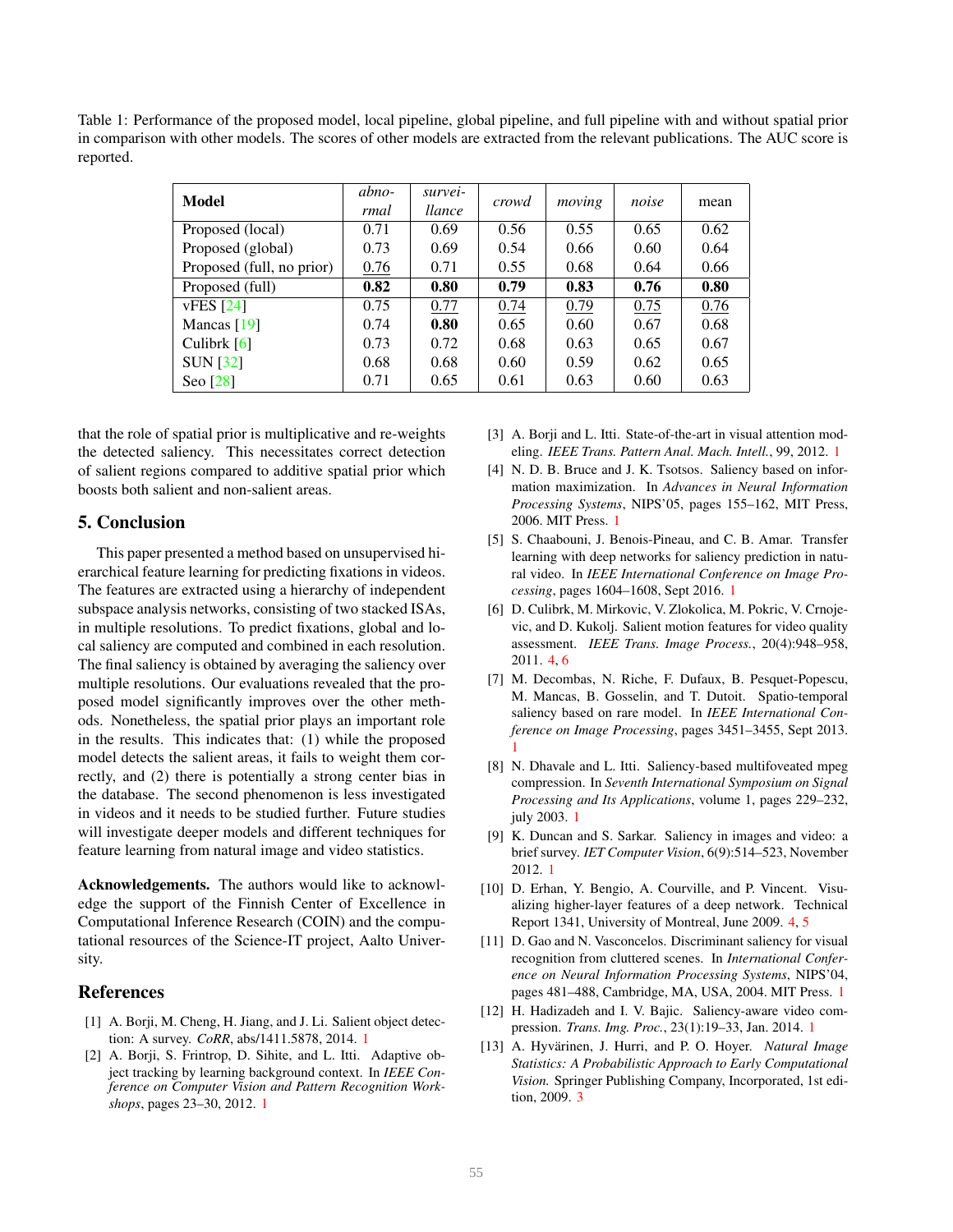<span id="page-6-12"></span>

Figure 7: Example saliency maps. From top to bottom: abnormal, surveillance, crowd, moving, and noise videos, From left to right: original image, ground-truth, local saliency, global saliency, full saliency pipeline without spatial prior, and full saliency pipeline with spatial prior.

- <span id="page-6-5"></span>[14] L. Itti and P. Baldi. A principled approach to detecting surprising events in video. In *IEEE Conference on Computer Vision and Pattern Recognition*, volume 1, pages 631–637, June 2005. [1](#page-0-0)
- <span id="page-6-4"></span>[15] L. Itti, C. Koch, and E. Niebur. A model of saliency-based visual attention for rapid scene analysis. *IEEE Trans. Pattern Anal. Mach. Intell.*, 20(11):1254–1259, Nov. 1998. [1](#page-0-0)
- <span id="page-6-0"></span>[16] H. Jiang, J. Wang, Z. Yuan, Y. Wu, N. Zheng, and S. Li. Salient object detection: A discriminative regional feature integration approach. In *IEEE Conference on Computer Vision and Pattern Recognition*, CVPR '13, pages 2083–2090, Washington, DC, USA, 2013. IEEE Computer Society. [1](#page-0-0)
- <span id="page-6-9"></span>[17] Q. V. Le, W. Y. Zou, S. Y. Yeung, and A. Y. Ng. Learning hierarchical invariant spatio-temporal features for action recognition with independent subspace analysis. In *IEEE Conference on Computer Vision and Pattern Recognition*, CVPR '11, pages 3361–3368, Washington, DC, USA, 2011. IEEE Computer Society. [2,](#page-1-1) [4,](#page-3-1) [5](#page-4-3)
- <span id="page-6-8"></span>[18] H. Lee, R. Grosse, R. Ranganath, and A. Y. Ng. Convolutional deep belief networks for scalable unsupervised learning of hierarchical representations. In *Annual International Conference on Machine Learning*, ICML '09, pages 609– 616, New York, NY, USA, 2009. ACM. [2](#page-1-1)
- <span id="page-6-11"></span>[19] M. Mancas, N. Riche, J. Leroy, and B. Gosselin. Abnor-

mal motion selection in crowds using bottom-up saliency. In *IEEE International Conference on Image Processing*, pages 229–232. IEEE, 2011. [4,](#page-3-1) [6](#page-5-14)

- <span id="page-6-2"></span>[20] S. Marat, M. Guironnet, and D. Pellerin. Video summarization using a visual attention model. In *European Signal Processing Conference*. [1](#page-0-0)
- <span id="page-6-10"></span>[21] A. Oliva, A. Torralba, M. Castelhano, and J. Henderson. Topdown control of visual attention in object detection. In *International Conference of Image Processing*, pages 253–256, 2003. [3](#page-2-2)
- <span id="page-6-3"></span>[22] H. Rezazadegan Tavakoli. *Viusal Saliency and Eye Movement: Modeling and Applications*. PhD thesis, University of Oulu, 2014. [1](#page-0-0)
- <span id="page-6-6"></span>[23] H. Rezazadegan Tavakoli, E. Rahtu, and J. Heikkilä. Fast and efficient saliency detection using sparse sampling and kernel density estimation. *Image Analysis*, 6688:666–675, 2011. [1](#page-0-0)
- <span id="page-6-7"></span>[24] H. Rezazadegan Tavakoli, E. Rahtu, and J. Heikkilä. Spherical center-surround for video saliency detection using sparse sampling. In *Advanced Concepts for Intelligent Vision Systems. Lecture Notes in Computer Science, vol 8192*, volume 8192 of *Lecture Notes in Computer Science*, pages 695–704, 2013. [1,](#page-0-0) [4,](#page-3-1) [6](#page-5-14)
- <span id="page-6-1"></span>[25] H. Rezazadegan Tavakoli, E. Rahtu, and J. Heikkilä. Temporal saliency for fast motion detection. In J.-I. Park and